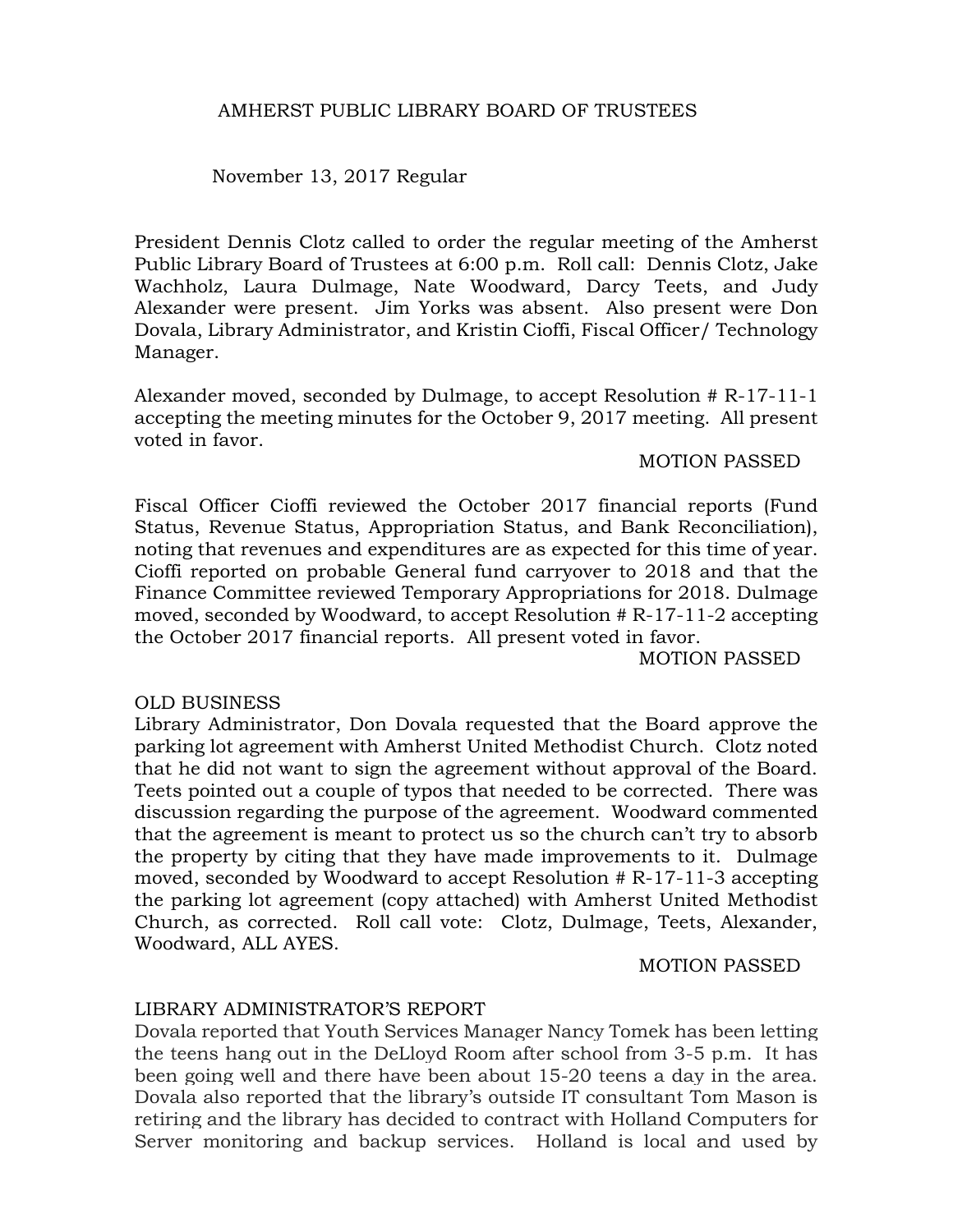## AMHERST PUBLIC LIBRARY BOARD OF TRUSTEES

## November 13, 2017 Regular

Grafton-Midview Public Library and Oberlin Public Library. Dovala noted that Mary Geer attended TLC's annual conference last week. She came back with a lot of answers to questions pertinent to the Strategic Plan.

Dovala asked which Board members received membership cards from OLC for 2017. He wants to make sure OLC's trustee listing is up to date and that all Board members receive their cards.

Dovala reported that Shelver Regina Lough has resigned effective November 1, 2017.

NEW BUSINESS-none

#### GIFTS & CORRESPONDENCE

Wachholtz moved, seconded by Dulmage to accept Resolution # R-17-11- 4, accepting the following gift:

\$150.00 from an anonymous donor for Book Club books.

All present voted in favor.

MOTION PASSED

PUBLIC COMMENTS-none

COMMITTEE REPORTS

BUILDINGS & GROUNDS- no report

#### **PERSONNEL**

Alexander reported that the committee met and discussed revising the Compensation Table for 2018. In the proposed table, the minimum salaries have been adjusted to compensate for past increases to the maximum salaries. The proposed adjustments would minimally raise the salaries of 7 current employees. Dulmage moved, seconded by Alexander to accept Resolution # R-17-11-5, approving the 2018 Compensation table as presented (copy attached), effective December 3, 2017. All present voted in favor.

#### MOTION PASSED

Alexander reported that the committee conferred with the Finance committee and discussed staff wage increases. They recommend that all staff, including Dovala and Cioffi, be given a 2.5% increase each year for